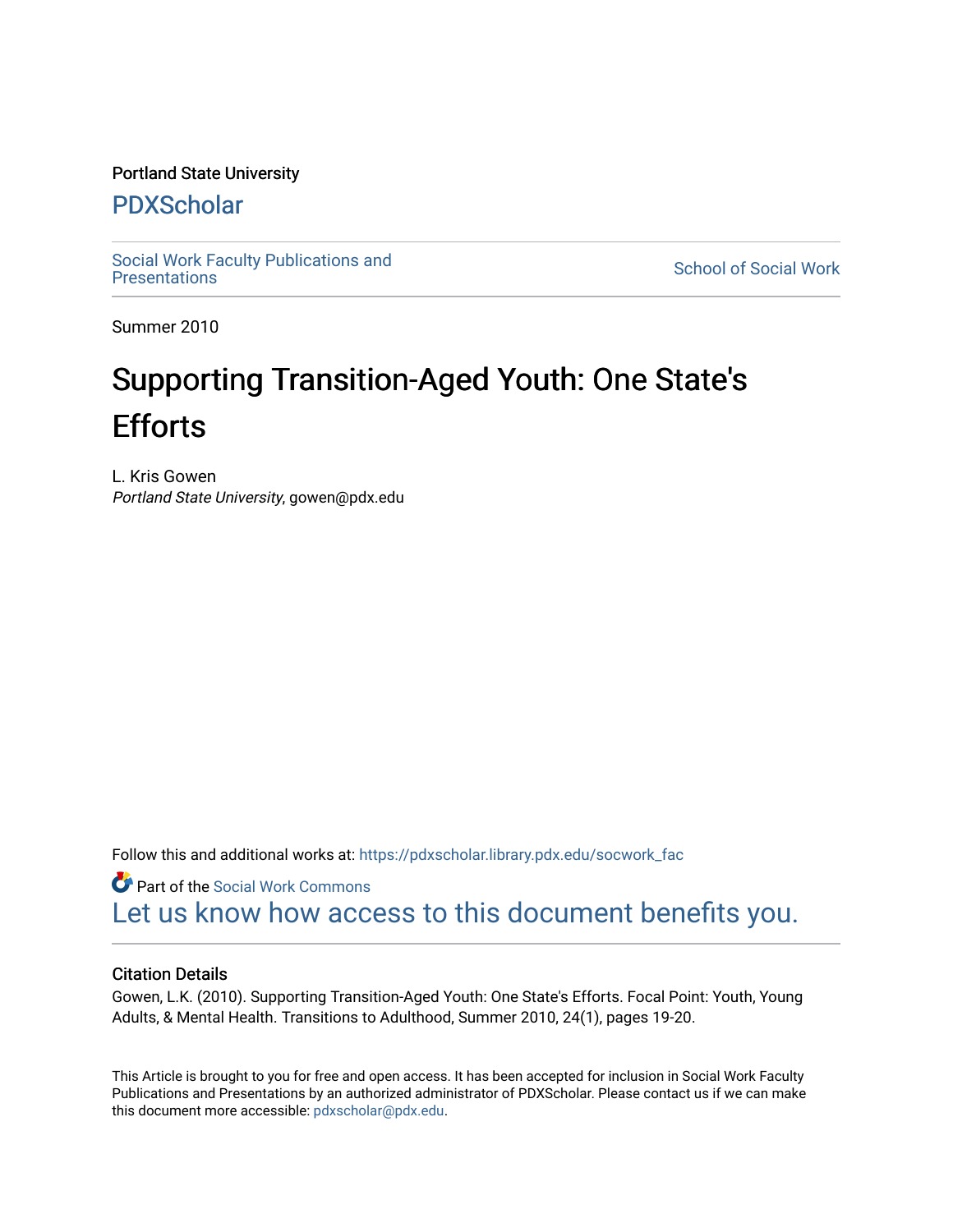## data trends

# Supporting Transition-aged Youth: ONE STATE'S EFFORTS

Source

Styron, T. H., et al. (2006). Troubled youth in transition: An evaluation of Connecticut's special services for individuals aging out of adolescent mental health programs. *Children and Youth Services Review, 28,* 1088-1101.



#### **INTRODUCTION**

Young adults need specialized services as they age out of children's mental health care and into adult services. Starting in 1997, Connecticut began to address this need by creating a Young Adult Services (YAS) program, designed to assist those over 18 who had moderate to severe symptoms of mental illness. YAS provides comprehensive service delivery that includes clinical, residential, case management, vocational, and social rehabilitation supports. Major principles that guide the YAS program include: (1) services must be comprehensive and integrated—focusing on one issue without supporting a young adult in other aspects of his or her life is ineffective; (2) it is challenging, yet essential, to facilitate young adults' transitions from highly supervised and structured programs into community settings in which they experience higher degrees of autonomy, and; (3) given the traumas experienced by many of these young adults, it is particularly important to provide them with opportunities to form secure attachments; therefore, YAS programs should not reject or remove clients.

The clients served by YAS have aged out of institutional settings and have complex needs: 95% have known histories of severe and sustained abuse, 95% have been in foster and/or residential care, half have diagnosed learning disabilities, and many have been incarcerated. The purpose of this study was to identify aspects of the YAS program related to positive psychological functioning and well-being in its young adult clients.

#### **METHOD**

Participants in this evaluation were randomly selected from the young adults who received YAS services in six Connecticut locations (N=60). Average age of participants was 20 years, and 78% were male; 55% identified as Caucasian, 23% as Hispanic, and 12% as African-American. Participants had been in the program an average of 20 months (SD=12.56) and had worked an average of 3.4 days (SD=6.8) in the past 30 days.

Data were gathered through the following methods: (1) structured interviews consisting of standardized measures completed by participants; (2) surveys completed by participants' clinicians; and (3) in-depth qualitative interviews conducted with a sub-sample of participants. Youth outcomes assessed using these methods included mental health symptoms, quality of life, satisfaction with services, anger symptoms and management, overall functioning, jail